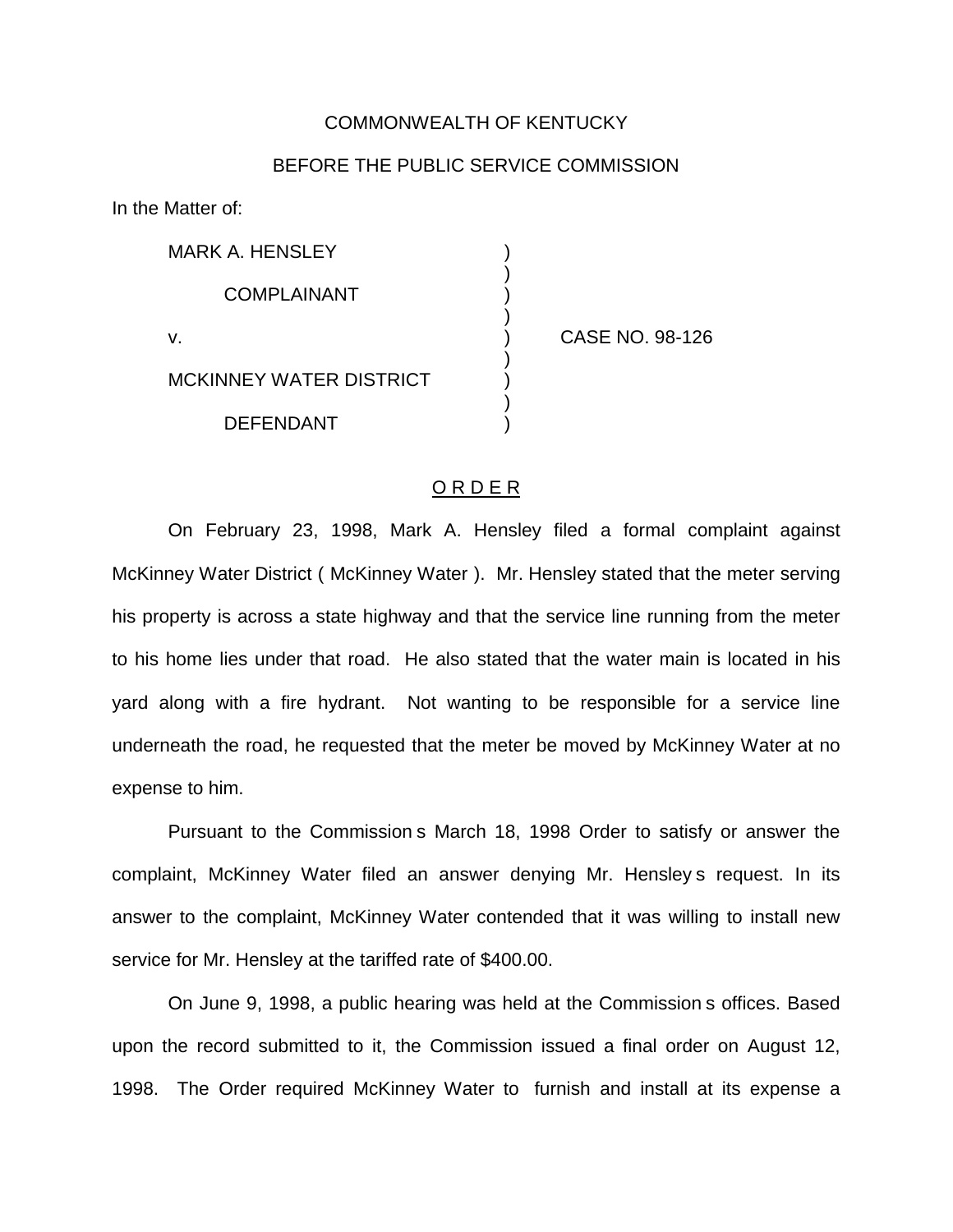service connection from the existing tap on its distribution main to a point of service located at or near Mr. Hensley s property line. The Order gave McKinney Water the choice of installing either a new meter and meter box or relocating the existing meter. The Order also specified that Mr. Hensley was to be responsible for furnishing and laying the necessary pipe to make the connection from the point of service to the place of consumption.

On September 1, 1998, McKinney Water filed a Request for Rehearing in this case. Although McKinney Water did not raise new issues with regard to the facts of the complaint, it set forth new issues of law not previously brought to the Commission s attention. McKinney Water requested the Commission to determine whether it is permitted to charge a tapping fee pursuant to KRS 278.0152 as stated in 807 KAR 5:066, Section 12(a), Service Connections. McKinney Water also requested the Commission to consider the application of the conflicts provision established by Section 3 of its approved tariff of rates, rules, and regulations. That provision states that if there is a conflict between the utility s tariff and Commission regulations in 807 KAR Chapter 5, the latter will prevail. The Commission granted the Request for Rehearing by Order dated September 21, 1998.

As there were no new factual issues to be determined by the Commission, the September 21, 1998 Order required the parties to file comments on the issues of law raised by the Request for Rehearing in lieu of a second evidentiary hearing. Defendant s counsel filed a letter with the Commission dated November 13, 1998, in response to the request for comments. The Commission accepted the letter and the Request for Rehearing as the required comments and the case was submitted for

-2-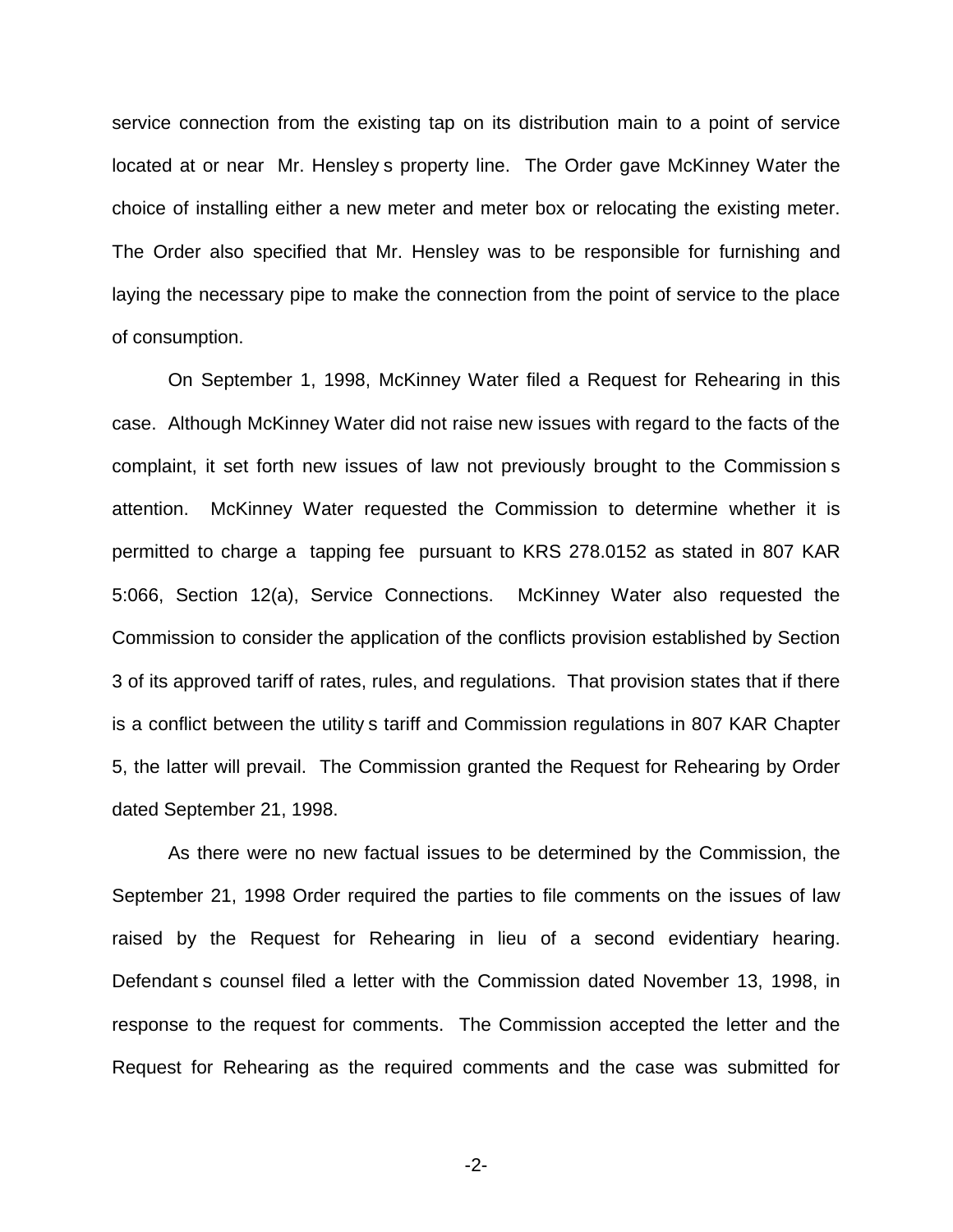reconsideration on the basis of the case record, Request for Rehearing, and November 13, 1998 letter.

In accordance with KRS 278.400, the Commission has the authority to change, modify, vacate or affirm its former orders by making and entering such order as it determines is necessary. Based upon the evidence of record, Request for Rehearing, and comments filed by McKinney Water, the Commission revisits matters contained in this case and vacates its Order dated August 12, 1998.

Upon reconsideration of the case, the Commission finds that, as a matter of law, McKinney Water is entitled to charge Mr. Hensley a tapping fee pursuant to 807 KAR 5:066, Section 12(a). The regulation states that the utility shall furnish and install at its expense a service connection from its main to and including the meter and meter box. The regulation further permits a utility to recoup this expense from the customer in accordance with KRS 278.0152. Id. The statute, KRS 278.0152, specifically permits a utility to charge a tapping fee for installation of service to its customers provided it has been approved by the Commission. The fee includes charges for a service tap, meter, meter vault, and installation of the equipment. Id. McKinney Water s tariff includes such a charge. Section 31, Special Charges, Subsection F, Contribution in Aid of Construction, establishes a fee of \$400.00 for the installation of meter equipment for 5/8 X 3/4 inch meter. This charge, effective July 20, 1993, has been approved by the Commission as part of McKinney Water s Rates, Rules and Regulations for Furnishing Water Service.

Based on the evidence of record and being otherwise sufficiently advised, the Commission HEREBY ORDERS that:

-3-